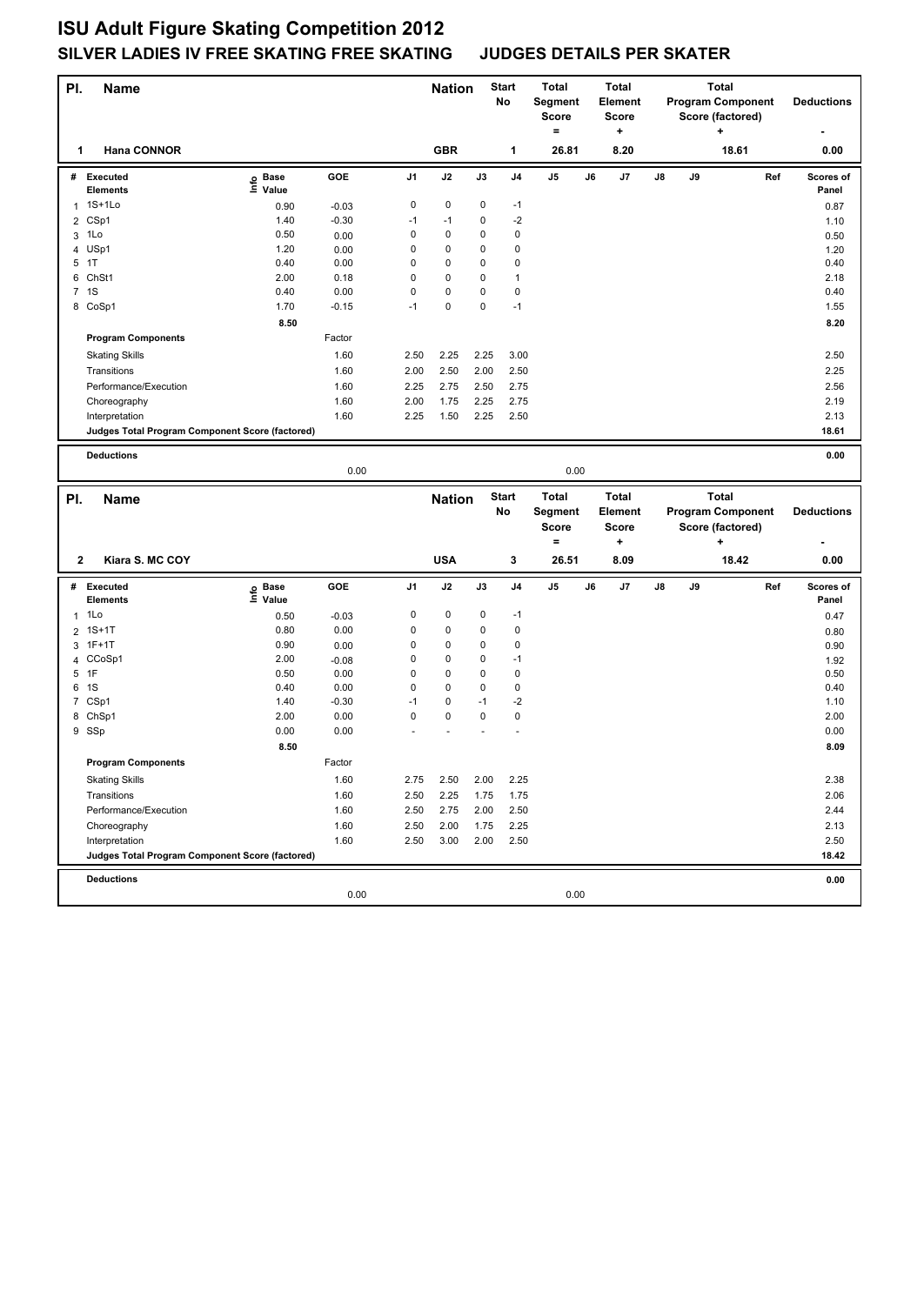# **ISU Adult Figure Skating Competition 2012 SILVER LADIES IV FREE SKATING FREE SKATING JUDGES DETAILS PER SKATER**

| PI.            | Name                                                              |                   |                 |                | <b>Nation</b>                 |           | <b>Start</b><br>No            | <b>Total</b><br>Segment<br><b>Score</b><br>$=$ |    | <b>Total</b><br>Element<br><b>Score</b><br>$\ddot{}$ |    |    | <b>Total</b><br><b>Program Component</b><br>Score (factored)<br>٠ |     | <b>Deductions</b>  |
|----------------|-------------------------------------------------------------------|-------------------|-----------------|----------------|-------------------------------|-----------|-------------------------------|------------------------------------------------|----|------------------------------------------------------|----|----|-------------------------------------------------------------------|-----|--------------------|
| 3              | <b>Sue HOSEIT</b>                                                 |                   |                 |                | <b>NZL</b>                    |           | 6                             | 25.22                                          |    | 8.41                                                 |    |    | 16.81                                                             |     | 0.00               |
|                | # Executed<br>Elements                                            | e Base<br>⊑ Value | GOE             | J <sub>1</sub> | J2                            | J3        | J4                            | J5                                             | J6 | J7                                                   | J8 | J9 |                                                                   | Ref | Scores of<br>Panel |
|                | $1$ 1 Lo                                                          | 0.50              | $-0.08$         | $-1$           | $-1$                          | 0         | $-1$                          |                                                |    |                                                      |    |    |                                                                   |     | 0.42               |
|                | 2 1S                                                              | 0.40              | 0.00            | 0              | 0                             | 0         | $\pmb{0}$                     |                                                |    |                                                      |    |    |                                                                   |     | 0.40               |
|                | 3 CoSp1                                                           | 1.70              | $-0.15$         | 0              | 0                             | $-1$      | $-1$                          |                                                |    |                                                      |    |    |                                                                   |     | 1.55               |
|                | 4 1S+1T                                                           | 0.80              | $-0.05$         | 0              | 0                             | $-1$      | $-1$                          |                                                |    |                                                      |    |    |                                                                   |     | 0.75               |
| 5 F            |                                                                   | 0.00              | 0.00            |                | $\overline{\phantom{a}}$      |           | $\blacksquare$                |                                                |    |                                                      |    |    |                                                                   |     | 0.00               |
|                | 6 CCoSp1                                                          | 2.00              | $-0.23$         | $-1$           | 0                             | $-1$      | $-1$                          |                                                |    |                                                      |    |    |                                                                   |     | 1.77               |
|                | 7 ChSt1                                                           | 2.00              | 0.00            | $\mathbf 0$    | 0                             | 0         | 0                             |                                                |    |                                                      |    |    |                                                                   |     | 2.00               |
|                | 8 1T                                                              | 0.40              | $-0.08$         | $-1$           | $-1$                          | 0         | $-1$                          |                                                |    |                                                      |    |    |                                                                   |     | 0.32               |
|                | 9 USp1                                                            | 1.20              | 0.00            | 0              | 0                             | 0         | $\pmb{0}$                     |                                                |    |                                                      |    |    |                                                                   |     | 1.20               |
|                |                                                                   | 9.00              |                 |                |                               |           |                               |                                                |    |                                                      |    |    |                                                                   |     | 8.41               |
|                | <b>Program Components</b>                                         |                   | Factor          |                |                               |           |                               |                                                |    |                                                      |    |    |                                                                   |     |                    |
|                | <b>Skating Skills</b>                                             |                   | 1.60            | 2.75           | 2.00                          | 1.75      | 2.00                          |                                                |    |                                                      |    |    |                                                                   |     | 2.13               |
|                | Transitions                                                       |                   | 1.60            | 2.50           | 2.25                          | 1.50      | 1.75                          |                                                |    |                                                      |    |    |                                                                   |     | 2.00               |
|                | Performance/Execution                                             |                   | 1.60            | 2.50           | 2.50                          | 1.75      | 2.25                          |                                                |    |                                                      |    |    |                                                                   |     | 2.25               |
|                | Choreography                                                      |                   | 1.60            | 2.50           | 1.75                          | 2.00      | 2.00                          |                                                |    |                                                      |    |    |                                                                   |     | 2.06               |
|                | Interpretation                                                    |                   | 1.60            | 2.50           | 1.50                          | 2.00      | 2.25                          |                                                |    |                                                      |    |    |                                                                   |     | 2.06               |
|                | Judges Total Program Component Score (factored)                   |                   |                 |                |                               |           |                               |                                                |    |                                                      |    |    |                                                                   |     | 16.81              |
|                |                                                                   |                   |                 |                |                               |           |                               |                                                |    |                                                      |    |    |                                                                   |     |                    |
|                | <b>Deductions</b>                                                 |                   |                 |                |                               |           |                               |                                                |    |                                                      |    |    |                                                                   |     | 0.00               |
|                |                                                                   |                   | 0.00            |                |                               |           |                               | 0.00                                           |    |                                                      |    |    |                                                                   |     |                    |
|                |                                                                   |                   |                 |                |                               |           |                               |                                                |    |                                                      |    |    |                                                                   |     |                    |
|                |                                                                   |                   |                 |                |                               |           |                               | <b>Total</b>                                   |    | <b>Total</b>                                         |    |    | <b>Total</b>                                                      |     |                    |
| PI.            | Name                                                              |                   |                 |                | <b>Nation</b>                 |           | <b>Start</b><br>No            | Segment                                        |    | Element                                              |    |    | <b>Program Component</b>                                          |     | <b>Deductions</b>  |
|                |                                                                   |                   |                 |                |                               |           |                               | <b>Score</b>                                   |    | <b>Score</b>                                         |    |    | Score (factored)                                                  |     |                    |
|                |                                                                   |                   |                 |                |                               |           |                               | $=$                                            |    | ٠                                                    |    |    | +                                                                 |     |                    |
| 4              | Vittoria GUADAGNIN MAPELLI                                        |                   |                 |                | <b>ITA</b>                    |           | 5                             | 24.78                                          |    | 7.96                                                 |    |    | 16.82                                                             |     | 0.00               |
|                | # Executed                                                        |                   | GOE             | J1             | J2                            | J3        | J <sub>4</sub>                | J5                                             | J6 | J7                                                   | J8 | J9 |                                                                   | Ref | Scores of          |
|                | <b>Elements</b>                                                   | e Base<br>⊑ Value |                 |                |                               |           |                               |                                                |    |                                                      |    |    |                                                                   |     | Panel              |
|                | 1 1S+1Lo                                                          | 0.90              | 0.00            | 0              | 0                             | 0         | $\pmb{0}$                     |                                                |    |                                                      |    |    |                                                                   |     | 0.90               |
| $\overline{2}$ | CCoSp1                                                            | 2.00              | $-0.23$         | $-1$           | 0                             | $-1$      | $-1$                          |                                                |    |                                                      |    |    |                                                                   |     | 1.77               |
|                | 3 1F+1T                                                           | 0.90              | $-0.03$         | 0              | 0                             | 0         | $-1$                          |                                                |    |                                                      |    |    |                                                                   |     | 0.87               |
|                | 4 USp1                                                            | 1.20              | $-0.08$         | 0              | 0                             | $-1$      | 0                             |                                                |    |                                                      |    |    |                                                                   |     | 1.12               |
|                | 5 1S                                                              | 0.40              | 0.00            | 0              | 0<br>$\overline{\phantom{a}}$ | 0         | 0<br>$\overline{\phantom{a}}$ |                                                |    |                                                      |    |    |                                                                   |     | 0.40               |
|                | 6 ChSp<br>7 1F                                                    | 0.00              | 0.00            | 0              | 0                             | $-1$      | $-1$                          |                                                |    |                                                      |    |    |                                                                   |     | 0.00               |
|                |                                                                   | 0.50              | $-0.05$         |                |                               |           |                               |                                                |    |                                                      |    |    |                                                                   |     | 0.45               |
|                | 8 1T+1Lo                                                          | 0.90<br>1.70      | 0.00<br>$-0.15$ | 0<br>0         | 0<br>0                        | 0<br>$-1$ | 0<br>$-1$                     |                                                |    |                                                      |    |    |                                                                   |     | 0.90<br>1.55       |
|                | 9 CoSp1                                                           |                   |                 |                |                               |           |                               |                                                |    |                                                      |    |    |                                                                   |     |                    |
|                |                                                                   | 8.50              |                 |                |                               |           |                               |                                                |    |                                                      |    |    |                                                                   |     | 7.96               |
|                | <b>Program Components</b>                                         |                   | Factor          |                |                               |           |                               |                                                |    |                                                      |    |    |                                                                   |     |                    |
|                | <b>Skating Skills</b>                                             |                   | 1.60            | 2.75           | 2.50                          | 1.75      | 2.00                          |                                                |    |                                                      |    |    |                                                                   |     | 2.25               |
|                | Transitions                                                       |                   | 1.60            | 2.25           | 2.75                          | 1.50      | 1.50                          |                                                |    |                                                      |    |    |                                                                   |     | 2.00               |
|                | Performance/Execution                                             |                   | 1.60            | 2.50           | 3.00                          | 1.75      | 1.75                          |                                                |    |                                                      |    |    |                                                                   |     | 2.25               |
|                | Choreography                                                      |                   | 1.60            | 2.50           | 2.25                          | 1.75      | 2.00                          |                                                |    |                                                      |    |    |                                                                   |     | 2.13               |
|                | Interpretation<br>Judges Total Program Component Score (factored) |                   | 1.60            | 2.25           | 2.00                          | 1.75      | 1.50                          |                                                |    |                                                      |    |    |                                                                   |     | 1.88               |
|                |                                                                   |                   |                 |                |                               |           |                               |                                                |    |                                                      |    |    |                                                                   |     | 16.82              |
|                | <b>Deductions</b>                                                 |                   | 0.00            |                |                               |           |                               | 0.00                                           |    |                                                      |    |    |                                                                   |     | 0.00               |